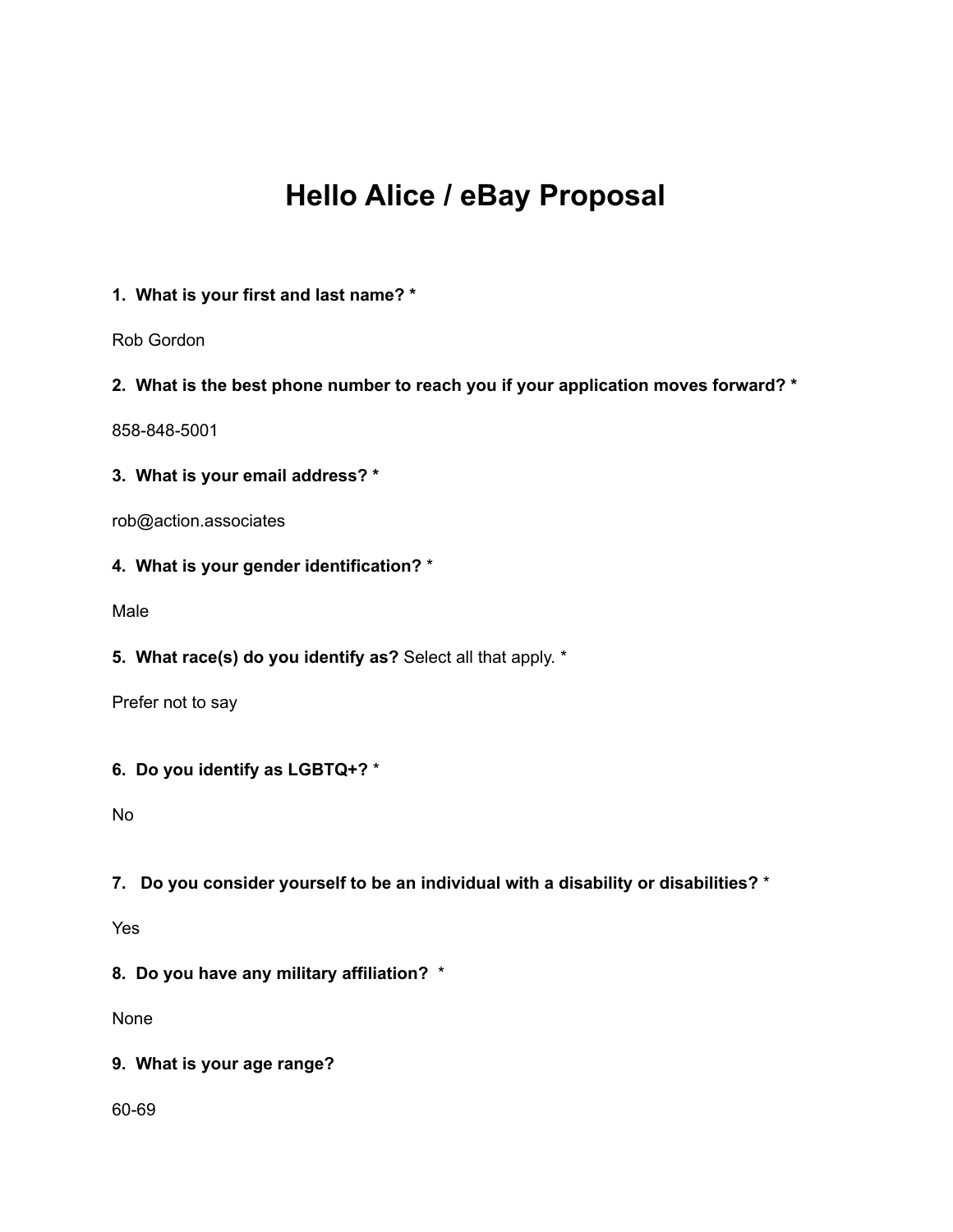# **10. What was your path to business ownership?**

Expanded my hobby into a business

## **11. Are you looking to raise money now?**

Yes, but I'm not sure how yet

#### **12. What is the name of your business?** \*

Baja Sierra Trading Company

#### **13. What is your business's website?**

BajaSierra.com

## **14. What is your business's Facebook page?**

none yet for this business (emphasizing YouTube channel)

#### **15. What is your business's Twitter handle?**

none yet for this business (emphasizing YouTube channel)

## **16. What is your business's Instagram handle?**

none yet for this business (emphasizing YouTube channel)

## **17. What year was your business founded?** \*

#### 2022

## **18. What is your 9-digit Federal Employer Identification Number (EIN)? Please enter without any dashes.** \*

#### 850574677

## **19. Please select your business industry:**

Consumer Goods/Retail/E-Commerce

## **20. If Other, what is your business's industry?**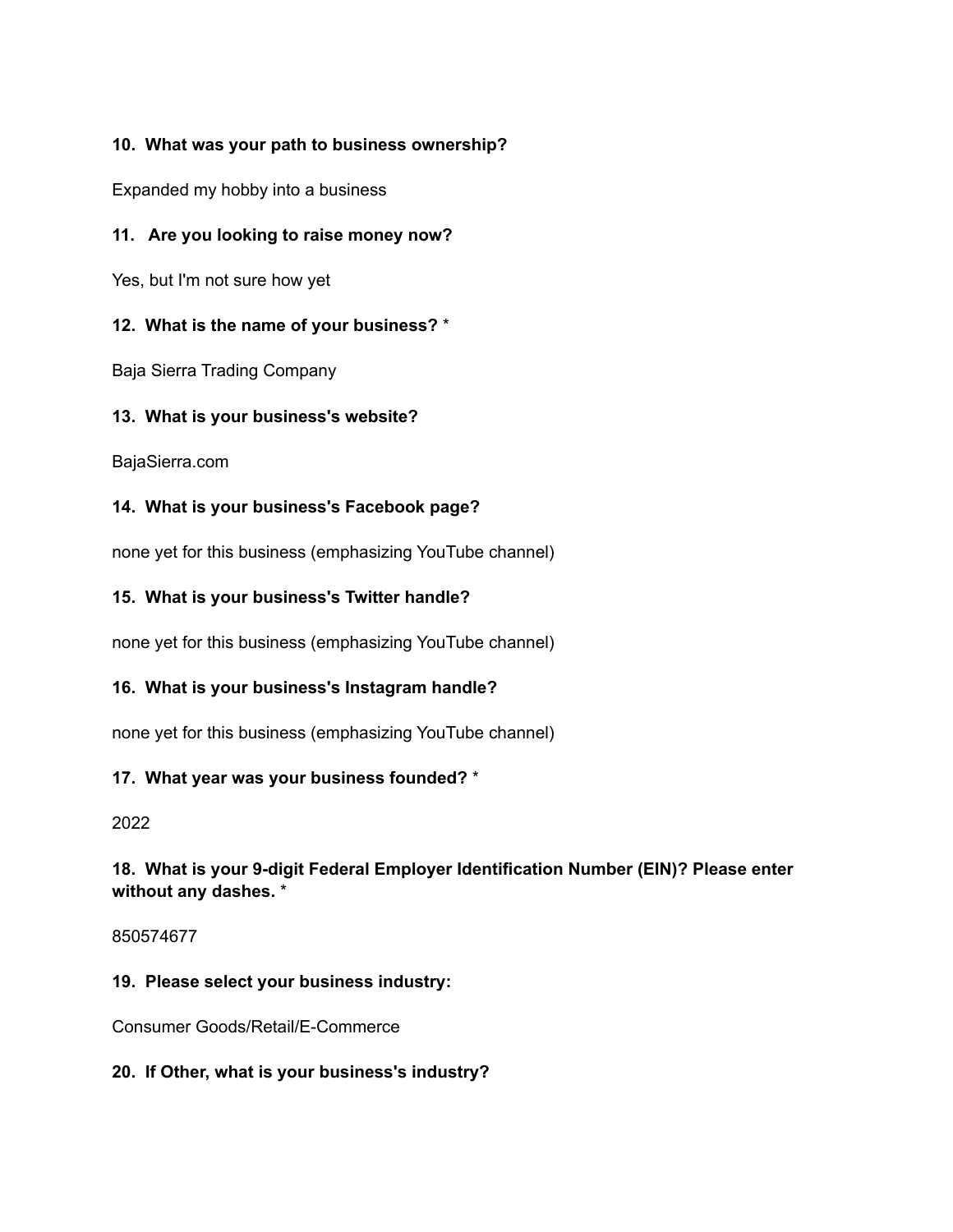What is your business address?

#### **21. Street address**

1337 Oliver Avenue

## **22. City**

San Diego

# **23. State** \*

**CA** 

# **24. Zip Code**

92109

## **25. My business is a:** \*

Sole Proprietorship

## **26. If Other, how is your business structured?**

## **27. How many employees does your business have?** \*

## 1 (Just Me)

## **28. What was your annual gross revenue for 2021?** \*

Pre-revenue

## **29. What is your expected annual gross revenue for 2022?** \*

Less than \$25k Let's learn more about your challenges as a small business owner, and how we can help you:

# **30. Have you been turned down for a business loan from a traditional bank in the last 5 years?**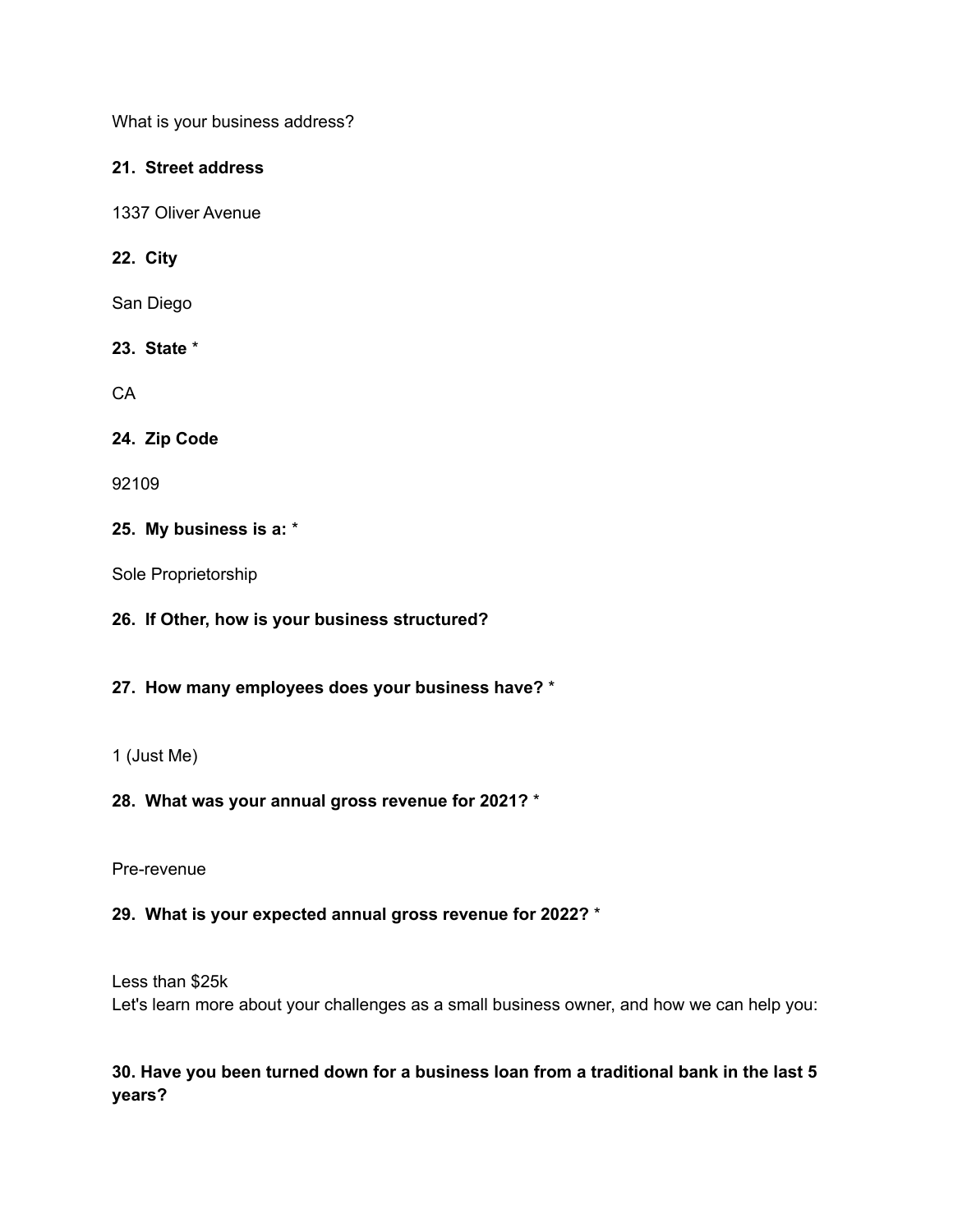No

#### **31. How would you articulate your current business outlook?**

My business is steady and I am confident we will stay afloat.

#### **32. What is your top business goal in the next 5 years?**

Monetize My Business

#### **33. What is the biggest obstacle or challenge that your business faces now?** \*

Day-to-day operations

## **34. If selected as a grant recipient, which of the following do you plan to use this grant primarily for?** \*

Developing a new product or service

#### **35. How long have you been selling on eBay?** \*

Less than 6 months

#### **36. What category represents the majority of products you sell on eBay?** \*

**Watches** 

**37. If Other, what do you sell on eBay?**

**38. Which of the following describes the majority of the inventory you sell on eBay? Select all that apply. \***

Pre-owned/Used

**39. Are you a full-time or part-time seller?** \*

Part-time

**40. Of your total business revenue, what percentage is generated through eBay?** \*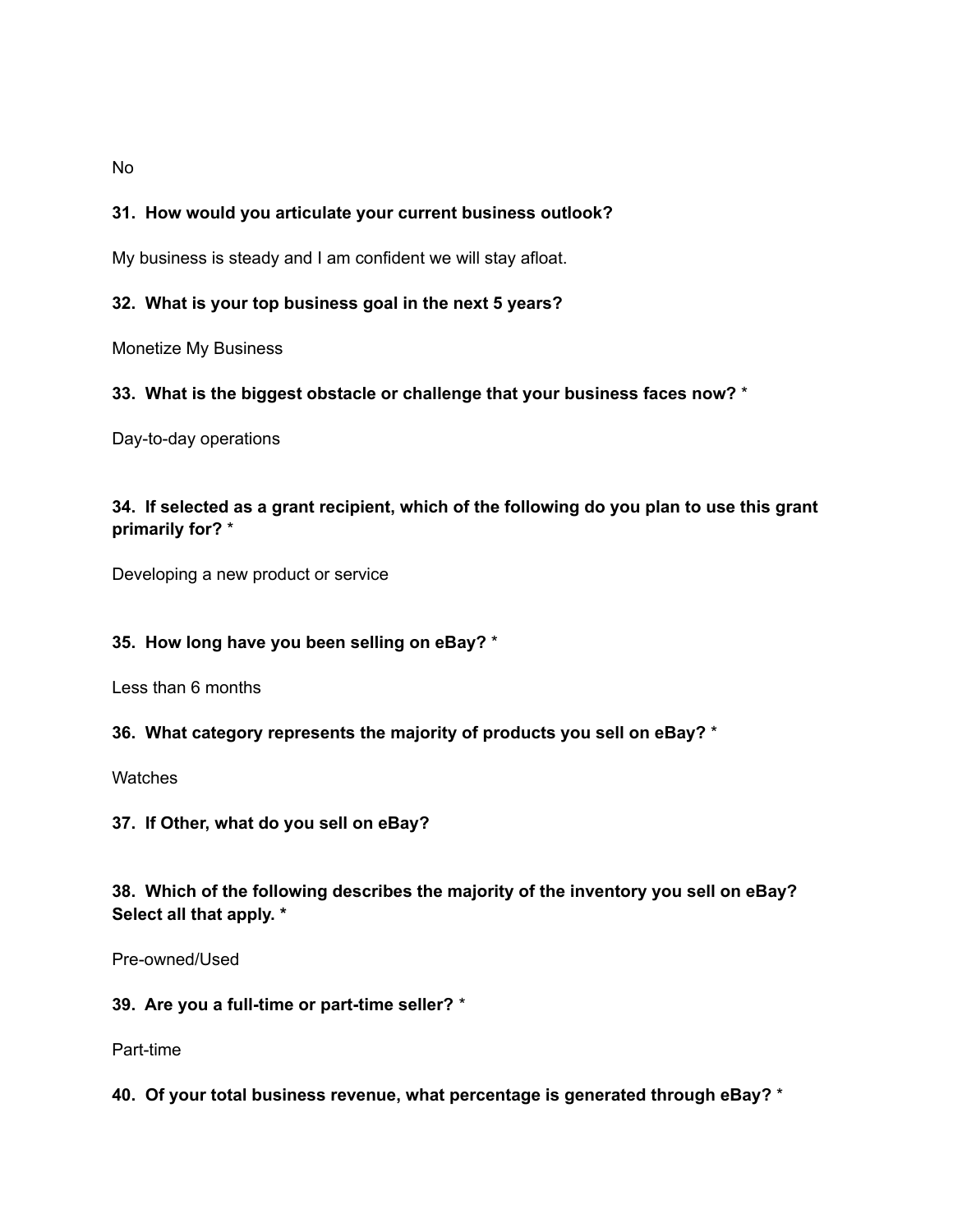$0 - 10%$ 

## **41. How do you make a positive impact on the community through your core business? Select all that apply.**

Support local suppliers and vendors

**42. In addition to your core business proposition, does your company do anything more for the community? Select all that apply.**

Host community gatherings

**43. Does your business engage in sustainability practices? Select all that apply.**

Reduce, reuse, recycle

**44. Why did you become a small business owner? Why did you start selling on eBay? Please be as specific as possible.** Max 300 words. \*

As an adult with ADHD, that went undiagnosed most of my life, I am not sure I had any choice. Because of some unknowable combination of my profession as a contract project manager and my neurological condition (or difference) I've worked literally hundreds of different jobs in almost every industry.

This includes work with the U.S. Agency for International Development on a water project in rural Egypt and a nearly two-year assignment as an information technology consultant for Royal Dutch Shell in west Africa, and even a gig in Silicon Valley at the end of the dot com era where I rose to the level of Program Manager and at one time had 25 project managers reporting to me.

I have an undergraduate degree in the sciences, and a master's degree in government, but fate took me on a different path when I got a great job with a rapidly growing Fortune 500 corporation right after grad school,. Cubical life was not for me, however, and I learned I often thrive in conditions of rapid change and high uncertainty. This might be one reason I'm drawn to small business and frequently host real-world and online community meetings for small business - such as "San Diego Independent Business Professionals" I founded and "Hey Look, a Squirrel" for adults in San Diego with ADHD.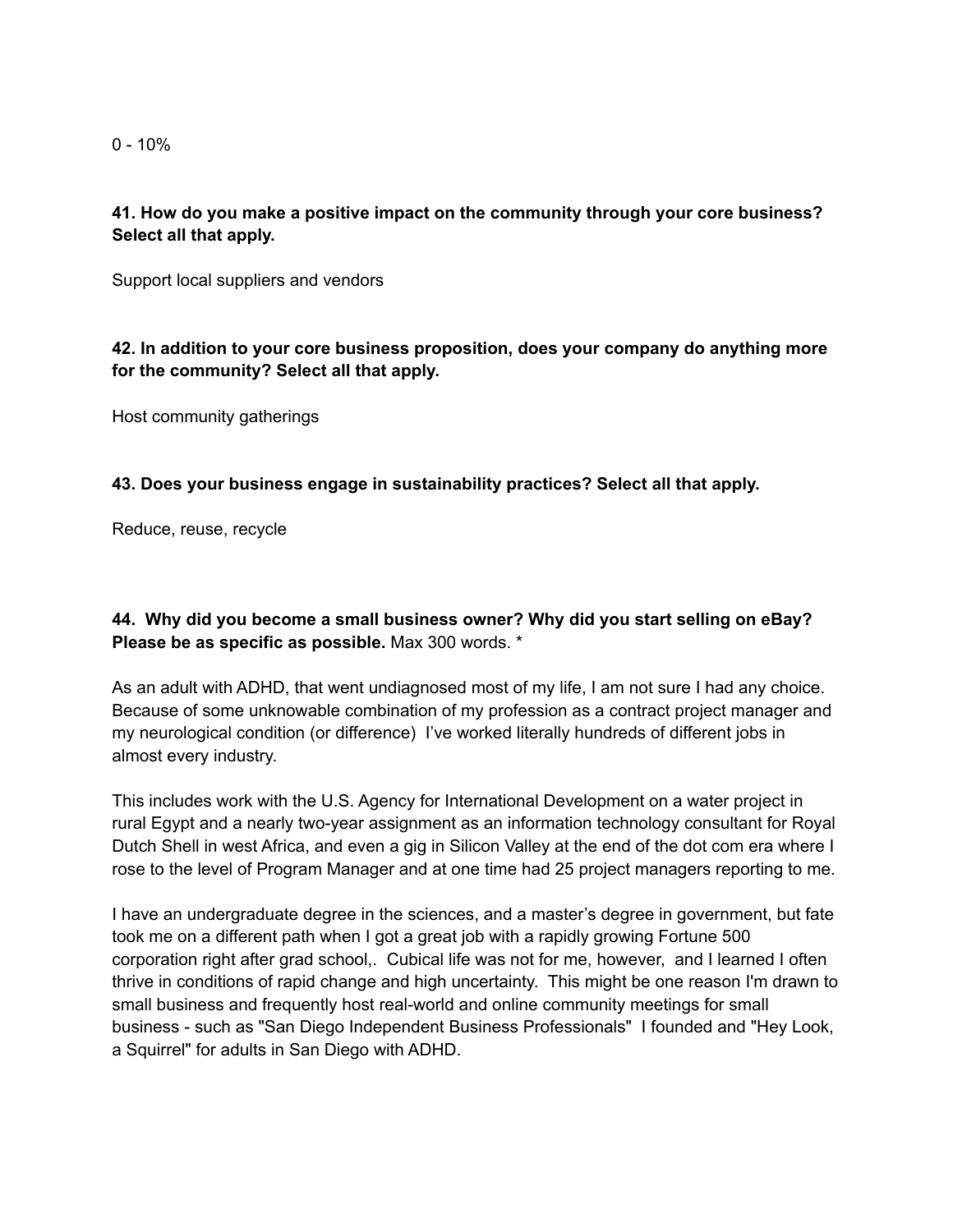Like other small business owners and self-employed professionals I value "independence" - a basic American value but as I get older the project management contracts that provided income will likely become less frequent I am looking forward to this next chapter of selling physical goods and am actively organizing a business that will be highly efficient and able to scale.

## **45. What are your online selling goals and how are you working toward those goals?** Max 300 words. \*

I have a huge (by my standards) inventory of vintage watches I've bought for the purpose of building this business. Buying watches started as a COVID hobby - like others with ADHD, I am somewhat "time blind" and kept thinking that if I bought just the right watch, it would cure my time blindness. This didn't work, but I still love watches so went from buying individual watches to buying entire stock lots of watches from Goodwill and Salvation Army auctions that I intend to test, repair, repackage and put up for sale on eBay. -I even took on some debt to buy these watches.

Having an online watch store is not my end goal, so why would I do this? There are characteristics of used watches that make them almost ideal for starting a business that sells anything. First, some consider them to be a "poor man's inflation hedge" - especially the models Ive been buying like old classic Timex silver and gold-tone watches. Second, they are small and easy to ship and I want to set up highly efficient operations with a robust inventory database. Third, there are active communities of traders for watches on eBay, and for all intents and purposes eBay "is the market" when it comes to watches.

This means that watches can be used as a kind of conduit for setting up a business with positive cash flow and this will make it easier to incrementally branch out to selling other items - even setting up simple manufacturing processes. It will also help us start sourcing products from here in California and perhaps Mexico and other countries - and I have many ideas on products that would allow us to "move up the food chain including technology products.

**46. How would you use a \$10,000 grant to establish or accelerate your business? Please describe how these steps will help you achieve your business goal(s) from the previous question. Please be as specific as possible.** Max 300 words. \*

This grant would help me build the business and improve operations in every area.

First, I could continue buying stock lots of watches and other items for resale- while at the same time being more targeting and selective.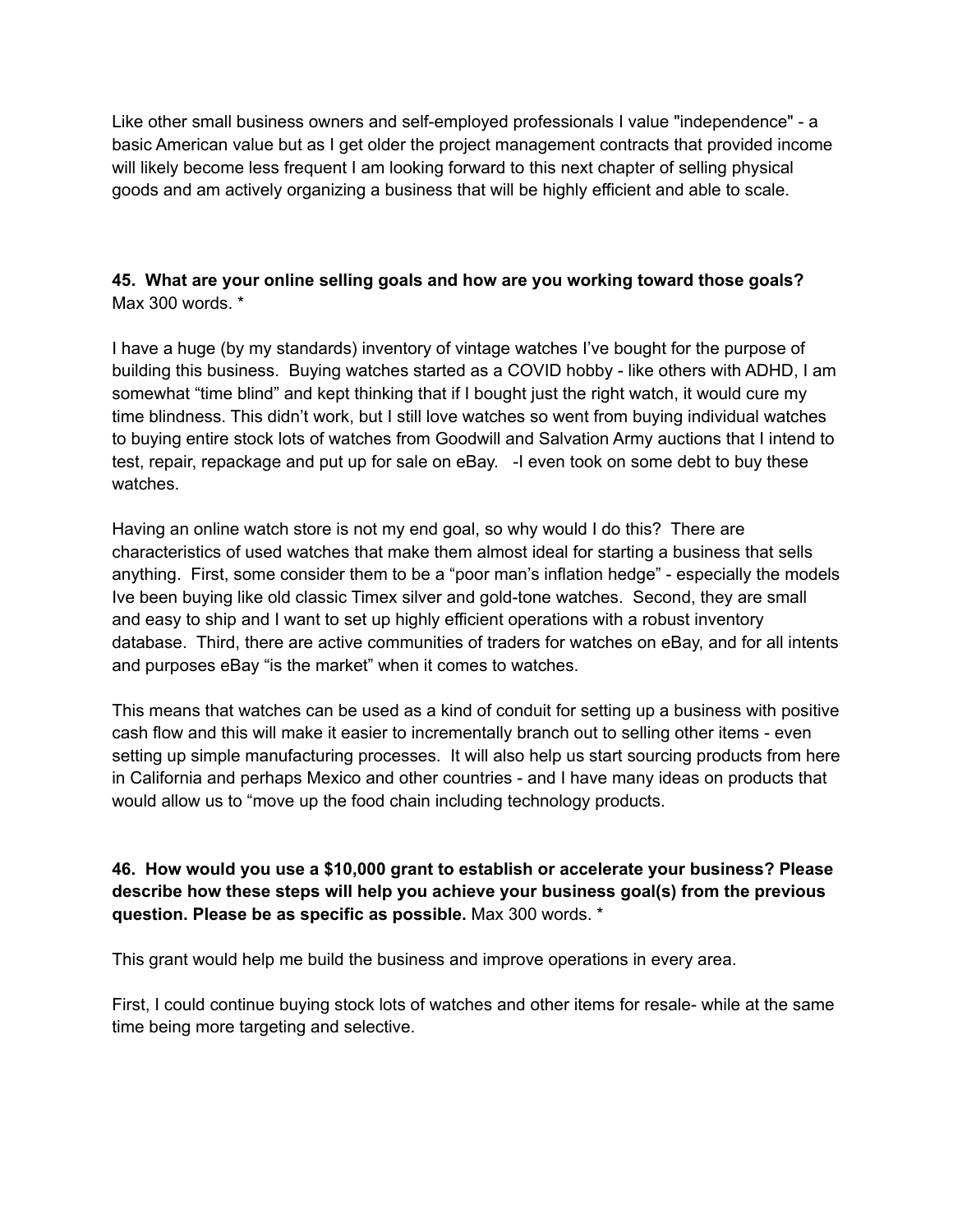Second, I have some fairly high-value watches that need repair, so developing relationships with local jewlers and cutting deals for touch repair jobs woud allow these watches to ''stay in the ecosystem" so eBay will continue to make money as they are sold and resold.

Third, I could buy any tools and technologies needed for operating the business or selling the watches and other products - this could include things like a microscope, a metal and diamond detector, software for inventory management and marketing, etc.

Forth, I could outsource some of the work. My 85-year-old neighbor (who says he has dementia though I can't tell) has started to help replace batteries and minor repairs - and seems to love it, so it would be nice to throw him a few bucks - and others who like this kind of work.

Fifth, this grant would also allow me to retire some of the debt I took on to buy these watches - a decision that may seem irrational to some, but "spending money" with my COVID loan allowed me to get some business credit which I didn't have before, but now that is nearly maxed out.

Finally, this money would "keep me going" so I could put some time and money into some non-profit and community projects related to small businesses and mental health.

# .**47. In what ways are you committed to learning and growth as an e-Commerce business? Please provide specific examples.** Max 300 words. \*

.I'm ABSOLUTELY committed to learning and growth with this e-commerce business. I have already learned, and become certified in Camtasia video editing software, and intend to produce short entertaining "selling" videos on a Youtube channel I'm setting up.. I also want to continue learning database technology- specifically the SQL language which I'm using to develop a custom inventory management system. A few years ago, I received a training grant from the California Department of Rehabilitation. but they proved to be completely incapable of managing a contract of this kind. As an alternative,, I continued this training on the Wyzant platform and was able to find tutors for about \$60 an hour so grant this would allow me to continue that training.

Since I still have some words left, let me share my favorite quote about learning. It is from "The Once and Future King" about King Arthur but this quote is from Merlin the Magician.

"The best thing for being sad," replied Merlin, beginning to puff and blow, "is to learn something. That's the only thing that never fails. You may grow old and trembling in your anatomies, you may lie awake at night listening to the disorder of your veins, you may miss your only love, you may see the world about you devastated by evil lunatics, or know your honor trampled in the sewers of baser minds. There is only one thing for it then — to learn. Learn why the world wags and what wags it. That is the only thing that the mind can never exhaust, never alienate, never be tortured by, never fear or distrust, and never dream of regretting. Learning is the only thing for you. Look what a lot of things there are to learn."